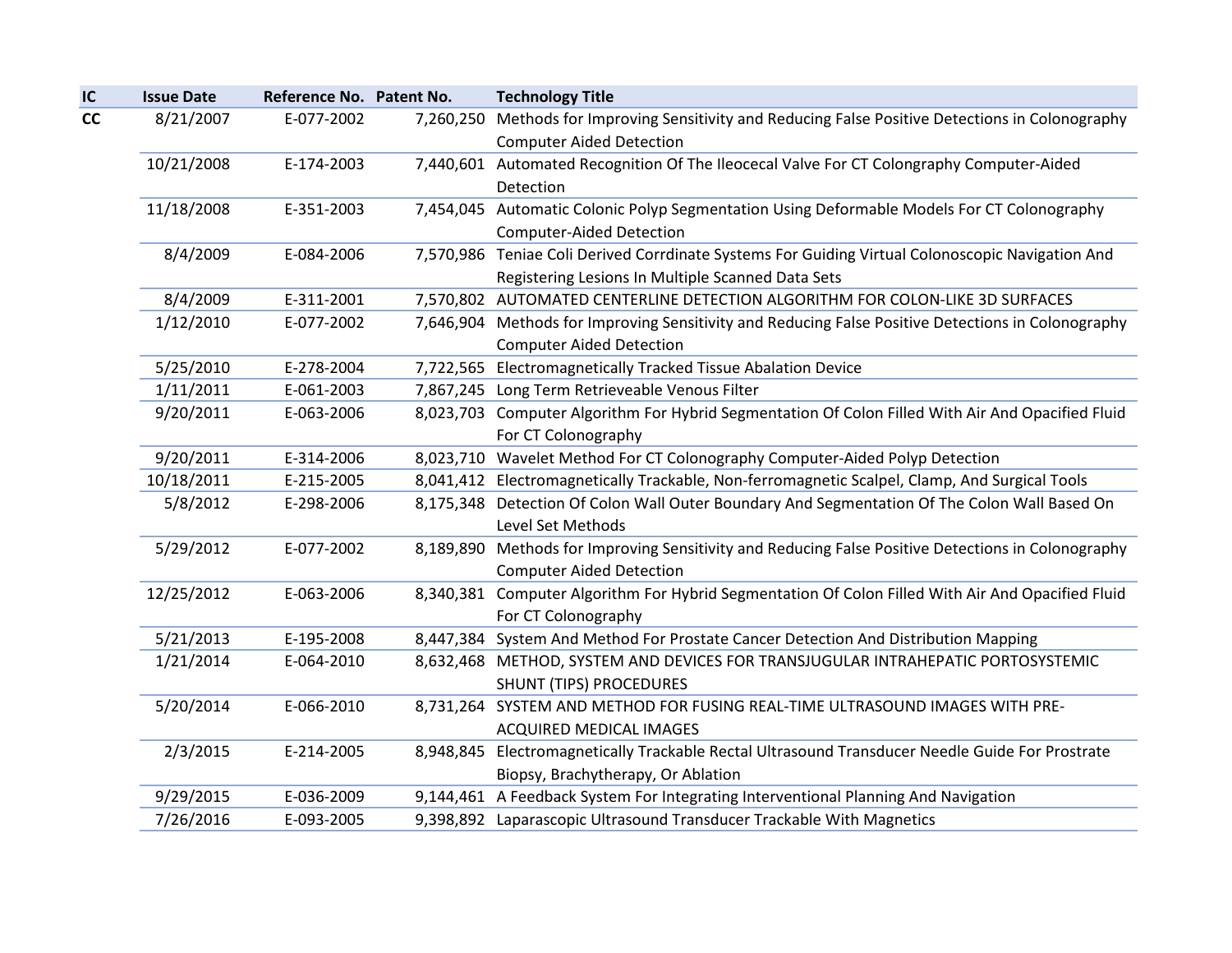| IC           | <b>Issue Date</b> | Reference No. Patent No. | <b>Technology Title</b>                                                                                                                                              |
|--------------|-------------------|--------------------------|----------------------------------------------------------------------------------------------------------------------------------------------------------------------|
|              | 1/10/2017         | E-063-2011               | 9,541,822 X-Clometer: A Radiographic Marker That Displays And Transmits Upright Angle In Degrees<br>On Portable Chest And Abdomen X-Rays                             |
|              | 5/23/2017         | E-227-2012               | 9,655,595 System, Method And Device For Prostate Diagnosis And Intervention                                                                                          |
|              | 10/16/2018        | E-029-2011               | 10,099,069 Therapeutic Apparatus And Method For Heating A Subject                                                                                                    |
|              | 2/26/2019         | E-228-2015               | 10,215,830 System And Method For Computer Aided Cancer Detection Using T2-weighted And High-                                                                         |
|              |                   |                          | value Diffusion-weighted Magnetic Resonance Imaging                                                                                                                  |
|              | 5/14/2019         | E-160-2011               | 10,290,076 System And Method For Automatic Initialization For Ultrasound Image Liver Registration                                                                    |
|              | 6/4/2019          | E-184-2012               | 10,307,493 Synthesis And Characterization Of Image-able Polyvinyl Alcohol Microspheres For                                                                           |
|              |                   |                          | Chemoembolization And X-ray-based Imaging                                                                                                                            |
|              | 9/24/2019         | E-173-2011               | 10,423,757 SYSTEM AND METHOD FOR PROBABILISTIC ABLATION PLANNING                                                                                                     |
|              | 8/18/2020         | E-198-2011               | 10,743,773 Imaging Thermometry                                                                                                                                       |
| <b>NCATS</b> | 6/20/2017         | E-299-2012               | 9,682,983 Pyrazolo[1,5-a]pyrimidine Derivatives As Selective Inhibitors Of ALK Kinases For Inhibition                                                                |
|              | 7/10/2018         | E-299-2012               | Of The Bone Morphogenetic Proteins (BMP) Signaling Pathway<br>10,017,516 Pyrazolo[1,5-a]pyrimidine Derivatives As Selective Inhibitors Of ALK Kinases For Inhibition |
|              |                   |                          | Of The Bone Morphogenetic Proteins (BMP) Signaling Pathway                                                                                                           |
|              | 8/27/2019         | E-010-2013               | 10,392,646 Sensor And Device For Real Time Detection Of Plasma Metabolites                                                                                           |
|              | 2/11/2020         | E-115-2018               | 10,555,942 EMETINE COMPOUNDS AND COMBINATION THERAPY FOR TREATMENT AND PREVENTION                                                                                    |
|              |                   |                          | OF FLAVIVIRUS INFECTION                                                                                                                                              |
| <b>NCI</b>   | 10/4/2005         | E-064-2001               | 6,951,761 Parallel Measurements of Multiple RNA, Proteins And Antibody Binding Using CryoArray                                                                       |
|              | 6/9/2009          | E-307-2002               | 7,544,932 A Rugged Sheathless CE-ESI-MS Interface for Sensitive Nano-Flow Operation                                                                                  |
|              | 11/23/2010        | E-059-2003               | 7,838,222 Methods, Devices And Kits For Multiplex Blotting Of Biological Samples From Multiwell                                                                      |
|              |                   |                          | Plates                                                                                                                                                               |
|              | 12/21/2010        | E-098-2004               | 7,854,899 Manual Template Device For Construction Of Tissue Microarray                                                                                               |
|              | 9/13/2011         | E-056-2007               | 8,017,938 Apparatus For Microarray Binding Sensors Using Carbon Nanotube Transistors                                                                                 |
|              | 12/27/2011        | E-290-2006               | 8,084,199 MICRO-RNA-BASED METHODS AND COMPOSITIONS FOR THE DIAGNOSIS AND TREATMENT                                                                                   |
|              |                   |                          | OF COLON CANCER-RELATED DISEASES                                                                                                                                     |
|              | 8/14/2012         | E-221-2005               | 8,242,778 Fast Electron Paramagnetic Resonance Imaging (EPRI) Using CW CPR Spectrometer With                                                                         |
|              |                   |                          | Sinusoidal Rapid-scan And Digital Signal Processing                                                                                                                  |
|              | 9/18/2012         | E-221-2005               | 8,269,496 Fast Electron Paramagnetic Resonance Imaging (EPRI) Using CW CPR Spectrometer With                                                                         |
|              |                   |                          | Sinusoidal Rapid-scan And Digital Signal Processing                                                                                                                  |
|              | 12/24/2013        | E-040-2009               | 8,614,466 Electrical Percolation Biological Semiconductors                                                                                                           |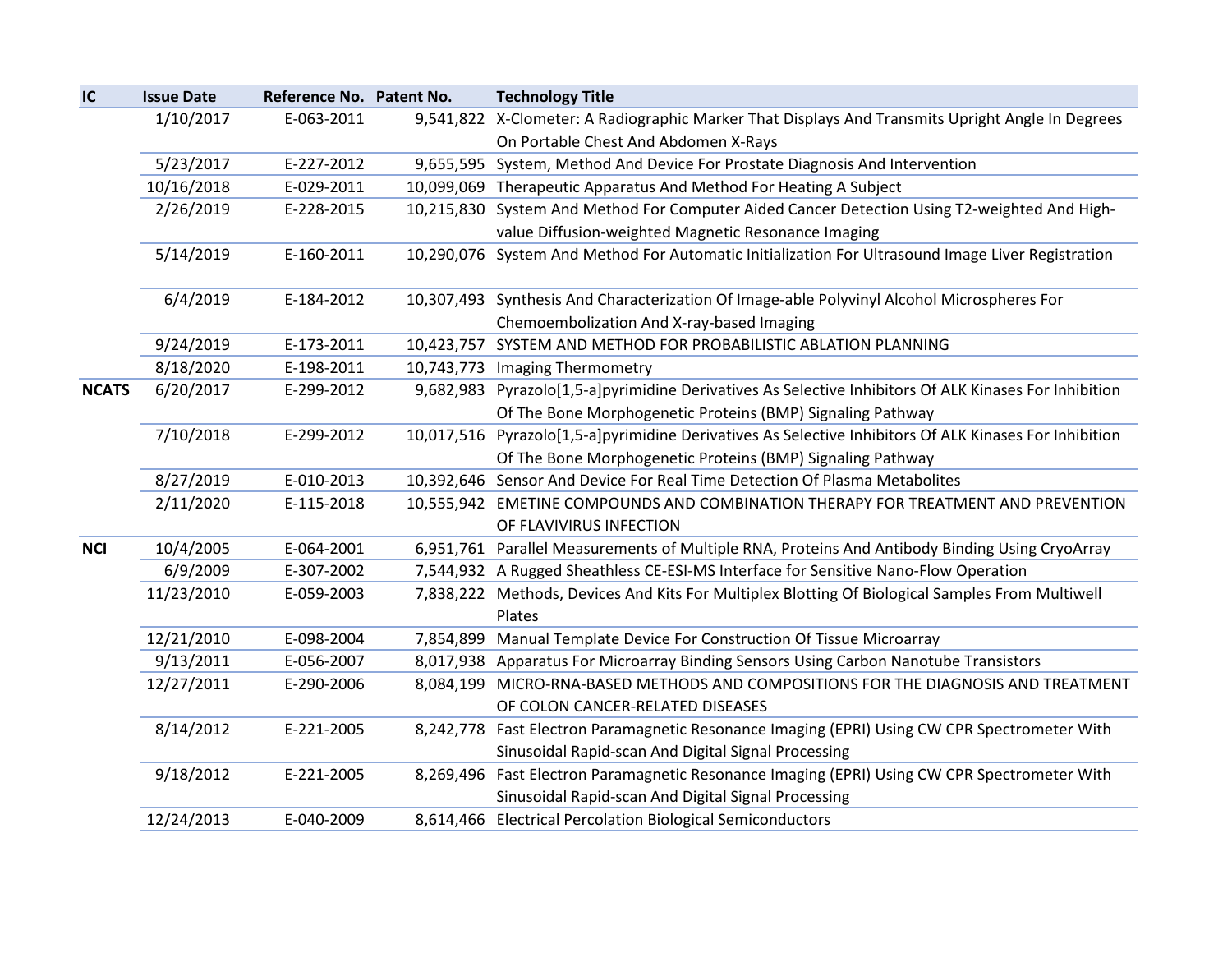| IC         | <b>Issue Date</b> | Reference No. Patent No. |           | <b>Technology Title</b>                                                                             |
|------------|-------------------|--------------------------|-----------|-----------------------------------------------------------------------------------------------------|
|            | 4/29/2014         | E-250-2008               | 8,712,499 | In Vivo Quantitative Tissue Oxygen Imaging Using Pulsed Time-Domain Electron                        |
|            |                   |                          |           | Paramagnetic Resonance Using A Combination Of Electron Spin-Echo And Single Point                   |
|            |                   |                          |           | Imaging - ESPI (Echo-based Single Point Imaging)                                                    |
|            | 5/13/2014         | E-013-2008               |           | 8,722,046 Human Monoclonal Antibodies Against Yeresinia Pestis                                      |
|            | 7/15/2014         | E-059-2003               |           | 8,779,312 Methods, Devices And Kits For Multiplex Blotting Of Biological Samples From Multiwell     |
|            |                   |                          |           | Plates                                                                                              |
|            | 12/16/2014        | E-287-2009               |           | 8,912,146 Antiproliferative Factors And Methods Of Use                                              |
|            | 7/14/2015         | E-287-2003               |           | 9,079,936 A NOVEL ANTIPROLIFERATIVE FACTOR AND METHODS OF USE                                       |
|            | 10/20/2015        | E-217-2010               |           | 9,163,258 A Method For The Treatment Of Obesity                                                     |
|            | 6/6/2017          | E-070-2013               |           | 9,670,447 Microfabricated Polymeric Silicone Hydrogel Vessel Mimetics                               |
|            | 7/25/2017         | E-052-2013               |           | 9,714,409 Use Of Argon As A Tissue Fixation Preservative                                            |
|            | 1/23/2018         | E-768-2013               |           | 9,874,622 Containment Device For Use In Transporting Hyperpolarized MRI Media                       |
|            | 6/19/2018         | E-235-2015               |           | 10,001,483 Pomalidomide Is Active In Kaposi Sarcoma, And Also Induces An Increase In The Number Of  |
|            |                   |                          |           | Peripheral CD4 And CD8 T Cells, Increases In T Cell Activation, Decreases In T Cell                 |
|            |                   |                          |           | Senescence, And A Shift Towards Central Memory T Cells                                              |
|            | 1/29/2019         | E-119-2013               |           | 10,190,143 A Technology And Prototype Of An Automated Instrument For The Synthesis Of Selectively   |
|            |                   |                          |           | Labeled RNA At Specific Residue(s) And/or Specific Segment(s)                                       |
|            | 2/26/2019         | E-261-2016               |           | 10,213,445 Compositions And Methods Of Diazeniumdiolate-based Prodrugs For Treating Cancer          |
|            | 9/10/2019         | E-171-2018               |           | 10,406,177 MODIFIED CELLS AND METHODS OF THERAPY                                                    |
|            | 10/1/2019         | E-116-2017               |           | 10,426,797 Human Antibodies Against CD33                                                            |
|            | 10/29/2019        | E-251-2015               |           | 10,459,212 An In Situ Calibrated Optical Trap For Rheological Characterization Of Complex Materials |
|            |                   |                          |           |                                                                                                     |
|            | 12/10/2019        | E-013-2018               |           | 10,501,539 Fully Human Antibody Targeting Human CD19 For Cancer Therapeutic Development             |
|            | 12/17/2019        | E-106-2014               |           | 10,507,235 The Development And Use Of A Recombinant Brachyury Saccharomyces Cerevisiae (yeast)      |
|            |                   |                          |           | Vaccine For The Prevention And/or Therapy Of Chordoma                                               |
|            | 1/28/2020         | E-014-2018               |           | 10,543,263 Fully Human Antibody Binders To Human CD22 For CAR-T Therapeutics Development            |
|            | 4/14/2020         | E-106-2018               |           | 10,617,706 Use Of Cell Permeable Inhibitors Of Tyrosyl-DNA Phosphodiesterase 2 (TDP2) To Potentiate |
|            |                   |                          |           | TOP2 Inhibitors As Anticancer Agents                                                                |
|            | 4/28/2020         | E-039-2017               |           | 10,633,370 Phenyl Indole Allosteric Inhibitors Of P97 ATPase                                        |
|            | 7/7/2020          | E-213-2014               |           | 10,703,708 Methodology For Astatination And Radioiodination Based On Iodonium Salt Precursors       |
|            | 9/1/2020          | E-229-2018               |           | 10,759,795 AZA-A-RING INDENOISOQUINOLINE TOPOISOMERASE I POISONS                                    |
| <b>NEI</b> | 2/9/2010          | E-241-1999               |           | 7,658,364 Ocular Therapeutic Agent Delivery Devices And Methods For Making And Using Such           |
|            |                   |                          |           | <b>Devices</b>                                                                                      |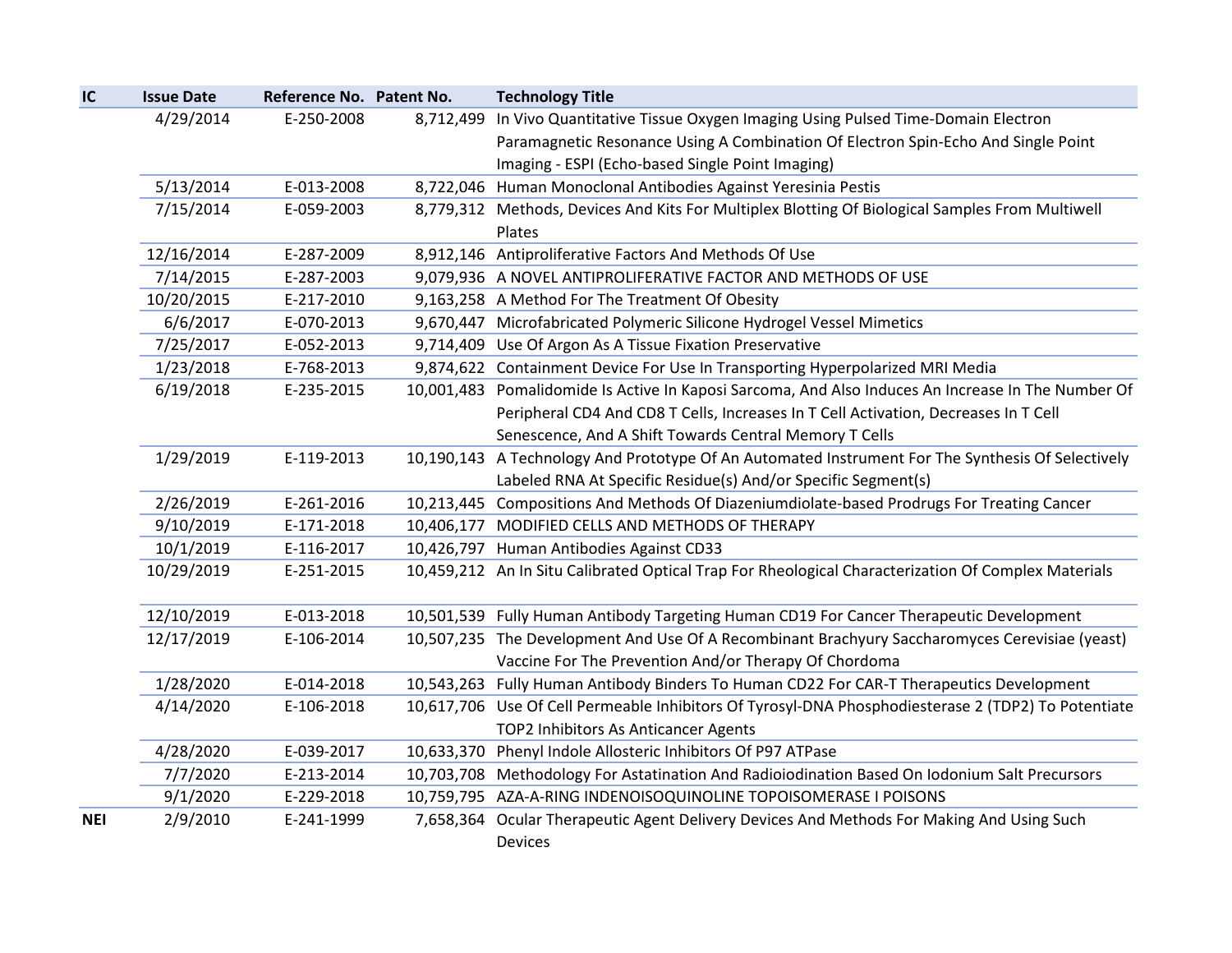| IC           | <b>Issue Date</b> | Reference No. Patent No. |           | <b>Technology Title</b>                                                                        |
|--------------|-------------------|--------------------------|-----------|------------------------------------------------------------------------------------------------|
|              | 6/11/2019         | E-162-2016               |           | 10,314,924 Abbreviated Version Of RPGR Is Effective In Gene Replacement Therapy                |
|              | 8/4/2020          | E-192-2014               |           | 10,729,579 Surgical Tool For Soft Ocular Tissue Transplantation                                |
| <b>NHGRI</b> | 10/23/2012        | E-099-2009               |           | 8,293,187 A Respiratory Chamber And Method Using Direct CO2 Measurement And Isotope Ratio      |
|              |                   |                          |           | Mass Spectrometry To Measure In Vivo Oxidation Rates Of Amino, Organic And Fatty Acid          |
|              |                   |                          |           | Substrates In Mice By The Detection And Quantitation Of C13CO2 Production                      |
|              | 5/13/2014         | E-099-2009               |           | 8,721,988 A Respiratory Chamber And Method Using Direct CO2 Measurement And Isotope Ratio      |
|              |                   |                          |           | Mass Spectrometry To Measure In Vivo Oxidation Rates Of Amino, Organic And Fatty Acid          |
|              |                   |                          |           | Substrates In Mice By The Detection And Quantitation Of C13CO2 Production                      |
| <b>NHLBI</b> | 5/30/2006         | E-061-2004               |           | 7,051,737 A Novel System For The Complete Removal Of All Mucus From Within The Trachael Tube:  |
|              |                   |                          |           | The Mucus Shaver                                                                               |
|              | 8/7/2007          | E-237-2003               |           | 7,253,620 Fisptrain: A High Signal Magnetic Resonance Imaging (MRI) Sequence With Steady-state |
|              |                   |                          |           | Free Precession And Intrinsic Fat Suppression                                                  |
|              | 10/23/2007        | E-134-2005               |           | 7,285,954 Method For Imaging And Reconstruction Of Partial Field Of View Phase Contrast MRI    |
|              | 4/22/2008         | E-338-2007               |           | 7,361,739 Methods And Apparatus For Creating Particle Derivatives Of HDL With Reduced Lipid    |
|              |                   |                          |           | Content                                                                                        |
|              | 5/20/2008         | E-073-2005               | 7,375,520 | Method For Specifically Selective B1 Insensitive T2 Preparation Contrast Enhancement For       |
|              |                   |                          |           | High Field Magnetic Resonance Imaging                                                          |
|              | 5/20/2008         | E-338-2007               |           | 7,375,191 Methods And Apparatus For Creating Particle Derivatives Of HDL With Reduced Lipid    |
|              |                   |                          |           | Content                                                                                        |
|              | 7/1/2008          | E-338-2007               |           | 7,393,826 Methods And Apparatus For Creating Particle Derivatives Of HDL With Reduced Lipid    |
|              |                   |                          |           | Content                                                                                        |
|              | 3/17/2009         | E-074-2005               |           | 7,503,328 The Mucus Slurper Is A Novel Device To Keep The Endotracheal Tube (ET) Free Of All   |
|              |                   |                          |           | <b>Mucus Without Suctioning</b>                                                                |
|              | 7/14/2009         | E-164-2002               | 7,561,909 | MRI NAVIGATOR METHODS AND SYSTEMS                                                              |
|              | 2/23/2010         | E-257-2005               | 7,667,210 | Wide-area Fluorescence Detection System For Two-photon Microscopy                              |
|              | 8/31/2010         | E-073-2005               |           | 7,787,930 Beta1-insensitive T2 Magnetization Preparation Of MR Imaging At High Field           |
|              | 2/1/2011          | E-237-2003               |           | 7,880,466 Fisptrain: A High Signal Magnetic Resonance Imaging (MRI) Sequence With Steady-state |
|              |                   |                          |           | Free Precession And Intrinsic Fat Suppression                                                  |
|              | 2/22/2011         | E-148-2001               | 7,892,847 | METHOD AND APPARATUS FOR COUNTERCURRENT CHROMATOGRAPHY                                         |
|              | 4/5/2011          | E-035-2003               |           | 7,918,819 Moving Fulcrum Deflectable-tip Having A Variable Radius Of Curvature For Minimally-  |
|              |                   |                          |           | invasive Diagnostic And Therapeutic Procedures                                                 |
|              | 10/4/2011         | E-338-2007               | 8,030,281 | Methods And Apparatus For Creating Particle Derivatives Of HDL With Reduced Lipid              |
|              |                   |                          |           | Content                                                                                        |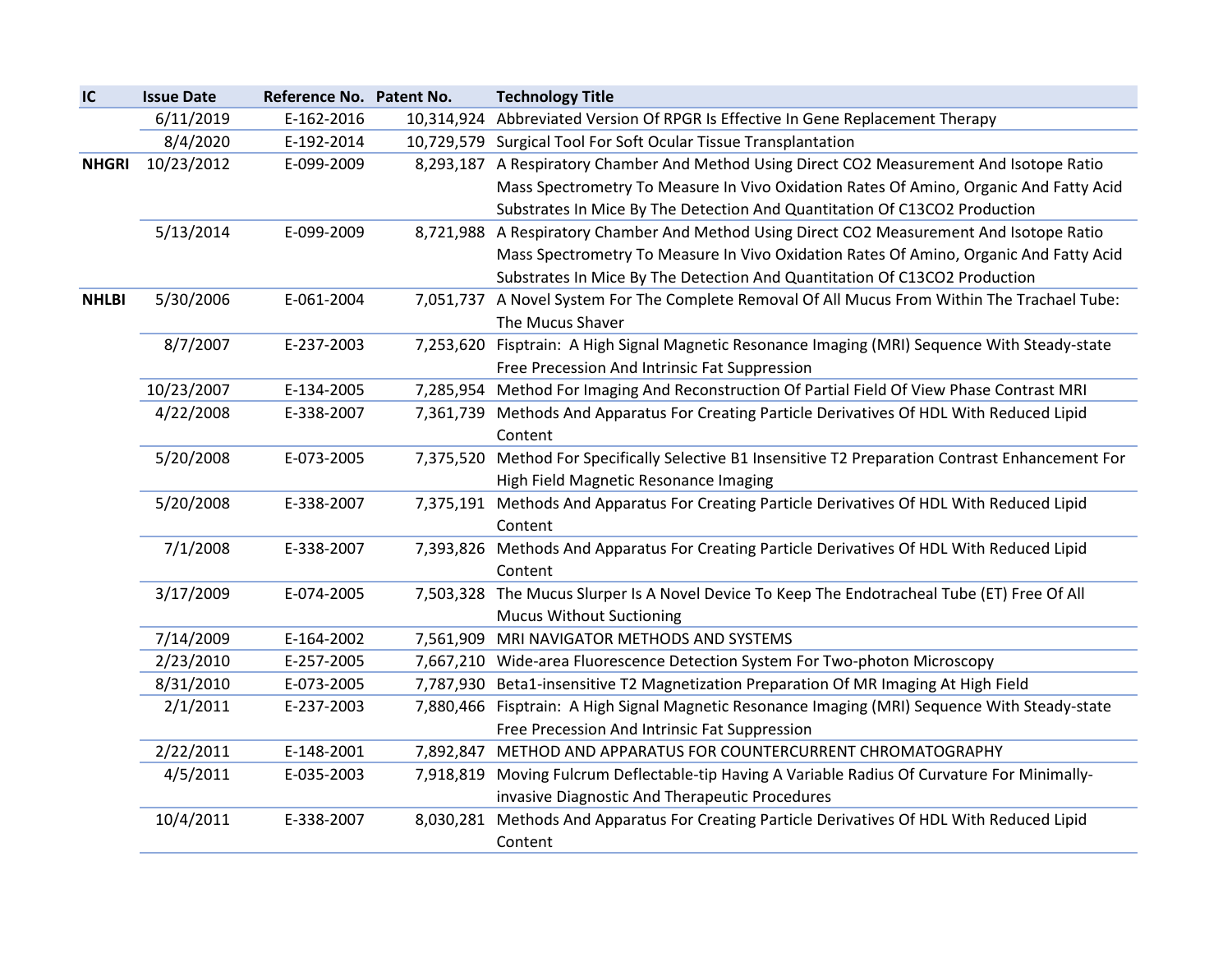| IC | <b>Issue Date</b> | Reference No. Patent No. | <b>Technology Title</b>                                                                          |
|----|-------------------|--------------------------|--------------------------------------------------------------------------------------------------|
|    | 11/29/2011        | E-082-2001               | 8,068,893 Real-Time, Interactive Volumetric Magnetic Resonance Imaging                           |
|    | 7/3/2012          | E-249-2006               | 8,211,171 A Device To Protect Coronary Arteries Against Compression During Transcatheter Mitral  |
|    |                   |                          | Vale Annuloplasty (PMVA)                                                                         |
|    | 9/18/2012         | E-338-2007               | 8,268,787 Methods And Apparatus For Creating Particle Derivatives Of HDL With Reduced Lipid      |
|    |                   |                          | Content                                                                                          |
|    | 7/2/2013          | E-209-2007               | 8,478,381 Active 0.035" Guidewire With Two Separate Channels                                     |
|    | 3/18/2014         | E-064-2014               | 8,675,942 Prior Enhanced Compressed Sensing (PRINCE-CS) Reconstruction For Dynamic 2D-Radial     |
|    |                   |                          | Cardiac MRI                                                                                      |
|    | 6/24/2014         | E-236-2009               | 8,759,792 Non-contact Total Emission Detection Methods For Multiphoton Microscopy                |
|    | 7/29/2014         | E-173-2009               | 8,790,597 Device & Method For Sterile Sample Removal From Cryopreserved Bag                      |
|    | 12/30/2014        | E-145-2010               | 8,921,323 Methods And Compositions For Modulating BCL-2 Family Polypeptides                      |
|    | 1/27/2015         | E-292-2009               | 8,942,454 A Combined Principal Component Analysis (PCA) And Temporal Maximal Intensity           |
|    |                   |                          | Projection (tMIP) Method For Signal-to-noise Enhancement In Low Signal Acquisitions In           |
|    |                   |                          | <b>Magnetic Resonance Imaging</b>                                                                |
|    | 5/12/2015         | E-321-2007               | 9,028,693 Second Generation Improved Spiral Tube Support For Countercurrent Chromatography       |
|    | 7/21/2015         | E-251-2009               | 9,086,509 Azicon: Beam Polarization Device For Superresolution Microscopy Improvements           |
|    | 9/8/2015          | E-143-2012               | 9,129,424 Phase Sensitive Motion Correction And Tl Mapping For Cardiovascular Magnetic Resonance |
|    |                   |                          | Imaging                                                                                          |
|    | 2/16/2016         | E-209-2007               | 9,259,556 Active 0.035" Guidewire With Two Separate Channels                                     |
|    | 3/1/2016          | E-249-2006               | 9,271,833 A Device To Protect Coronary Arteries Against Compression During Transcatheter Mitral  |
|    |                   |                          | Vale Annuloplasty (PMVA)                                                                         |
|    | 3/29/2016         | E-173-2009               | 9,296,500 Device & Method For Sterile Sample Removal From Cryopreserved Bag                      |
|    | 4/19/2016         | E-037-2011               | 9,314,532 Development Of A Novel HDL Based Hydrophobic Drug Delivery System Using Amphipathic    |
|    |                   |                          | Peptides                                                                                         |
|    | 9/20/2016         | E-250-2010               | 9,448,158 Lightguides To Simplify Total Emission Detection For Multiphoton Microscopy            |
|    | 9/20/2016         | E-261-2012               | 9,449,377 Background-free Imaging By Selective Modulation Of Nanodiamond Fluorescence Using A    |
|    |                   |                          | Magnetic Field.                                                                                  |
|    | 11/8/2016         | E-114-2010               | 9,486,158 Active Adaptive Detuning System For Interventional MRI Devices                         |
|    | 2/28/2017         | E-108-2010               | 9,579,200 An Expandable Mesh Target And Capture Device For Transcatheter Cerclage Annuloplasty   |
|    |                   |                          |                                                                                                  |
|    | 3/21/2017         | E-241-2010               | 9,598,703 Clonal Stable Sf9 Cell Lines Containing Rescueable AAV Vector DNA                      |
|    | 8/15/2017         | E-051-2019               | 9,734,573 Improved Image Contrast In Inversion MfR Imaging, Improved Workflow And Inter-scan     |
|    |                   |                          | Reliabilibity In MRI Myocardial Viability Imaging                                                |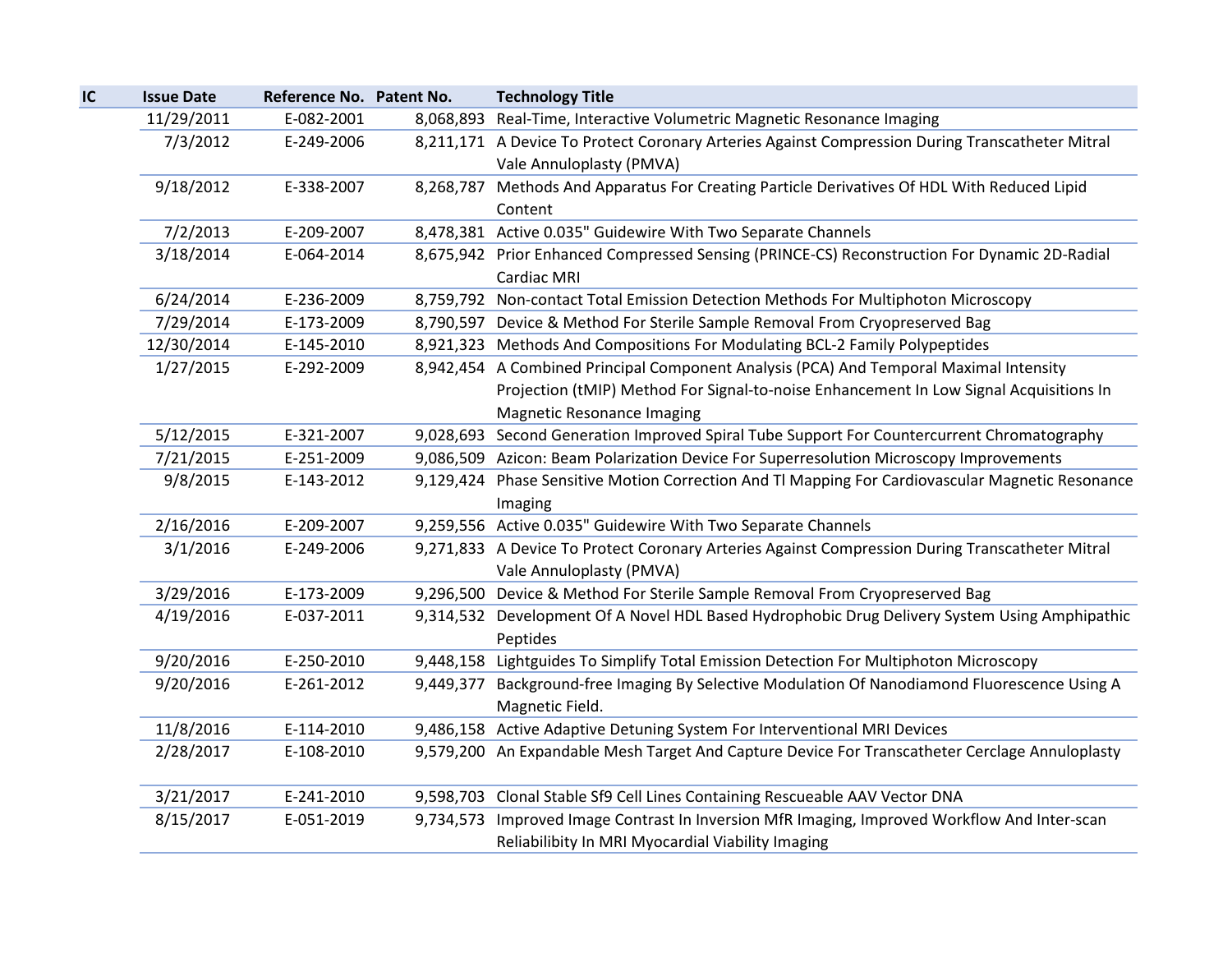| IC           | <b>Issue Date</b> | Reference No. Patent No. | <b>Technology Title</b>                                                                          |
|--------------|-------------------|--------------------------|--------------------------------------------------------------------------------------------------|
|              | 4/10/2018         | E-113-2013               | 9,939,392 Demodulation Of Intensity Modulation In X-ray Imaging                                  |
|              | 4/17/2018         | E-157-2019               | 9,943,335 IMPLANTED MAGNETS RETRIEVAL SYSTEM AND METHOD                                          |
|              | 4/17/2018         | E-249-2006               | 9,943,409 Expanded Claims For Transcatheter Coronary Sinus Mitral Valve Annuloplasty Procedure   |
|              |                   |                          | And Coronary Artery And Myocardial Protection                                                    |
|              | 6/5/2018          | E-027-2013               | 9,987,135 Transauricular Intrapericardial Tricuspid Annuloplasty (TRAIPTA). A Method And Devices |
|              |                   |                          | For Non-surgical Treatment For Functional Triscupid Valve Regurgitation                          |
|              | 8/14/2018         | E-124-2014               | 10,045,765 Device For Closure Of Transvascular Or Transcameral Access Ports                      |
|              | 8/28/2018         | E-124-2014               | 10,058,315 Device For Closure Of Transvascular Or Transcameral Access Ports                      |
|              | 9/4/2018          | E-074-2014               | 10,068,331 Real-Time Processing Of Medical Imaging Raw Data Using Cloud Computing                |
|              | 11/13/2018        | E-006-2014               | 10,123,768 MRI Compatible 3-D Inracardiac Echography Catheter And System                         |
|              | 4/23/2019         | E-045-2019               | 10,264,994 Free Breathing Motion Corrected Pixel-wise Mri Myocardial T1 Parameter Mapping        |
|              | 5/14/2019         | E-048-2009               | 10,285,813 Cerclage Locking Device And Delivery System                                           |
|              | 8/13/2019         | E-553-2013               | 10,376,253 Caval Aortic Catheter Port Closure Device                                             |
|              | 10/1/2019         | E-287-2015               | 10,426,482 Device, Prosthesis And Delivery Systems, Transcatheter MRI-guided Implantable         |
|              |                   |                          | Cavopulmonary Bypass Endograft                                                                   |
|              | 10/8/2019         | E-201-2016               | 10,433,962 Annuloplasty Procedures, Related Devices And Methods                                  |
|              | 11/5/2019         | E-115-2013               | 10,463,495 Encircling Suture Delivery System                                                     |
|              | 1/21/2020         | E-759-2013               | 10,537,718 Segmented Vascular Dilator                                                            |
|              | 3/3/2020          | E-018-2014               | 10,575,851 Trans-auricular Left Atrial Appendage Ligation                                        |
|              | 3/31/2020         | E-273-2015               | 10,603,021 Endo-cameral Closure Device                                                           |
|              | 4/21/2020         | E-194-2015               | 10,627,340 Imaging Systems And Methods Using Floursecent Nanodiamonds                            |
|              | 6/23/2020         | E-249-2006               | 10,687,942 Expanded Claims For Transcatheter Coronary Sinus Mitral Valve Annuloplasty Procedure  |
|              |                   |                          | And Coronary Artery And Myocardial Protection                                                    |
|              | 6/30/2020         | E-253-2014               | 10,695,540 Segmented Metallic MRI Guidewires Using Stiffness-matched Nonconductive Connectors    |
|              |                   |                          |                                                                                                  |
| <b>NIA</b>   | 7/22/2014         | E-272-2005               | 8,785,193 Invention Of Tools For The Subculture Of Embryonic Stem Cells                          |
|              | 11/4/2014         | E-241-2008               | 8,875,851 Posiphen And Analogues Suppress Production Of Alpha-synculein Protein                  |
| <b>NIAAA</b> | 9/19/2006         | E-321-2001               | 7,109,245 Novel Vasoconstrictor Cannabinoid Analogs                                              |
|              | 12/15/2015        | E-092-2006               | 9,211,275 Ketone Esters Or Oligomers                                                             |
| <b>NIAID</b> | 2/14/2006         | E-552-1982               | 6,998,252 Recombinant Vaccines for Influenza and Hepatitis B Virus                               |
|              | 3/21/2006         | E-552-1982               | 7,015,024 Recombinant Vaccines for Influenza and Hepatitis B Virus                               |
|              | 5/16/2006         | E-552-1982               | 7,045,136 Recombinant Vaccines for Influenza and Hepatitis B Virus                               |
|              | 5/16/2006         | E-552-1982               | 7,045,313 Recombinant Vaccines for Influenza and Hepatitis B Virus                               |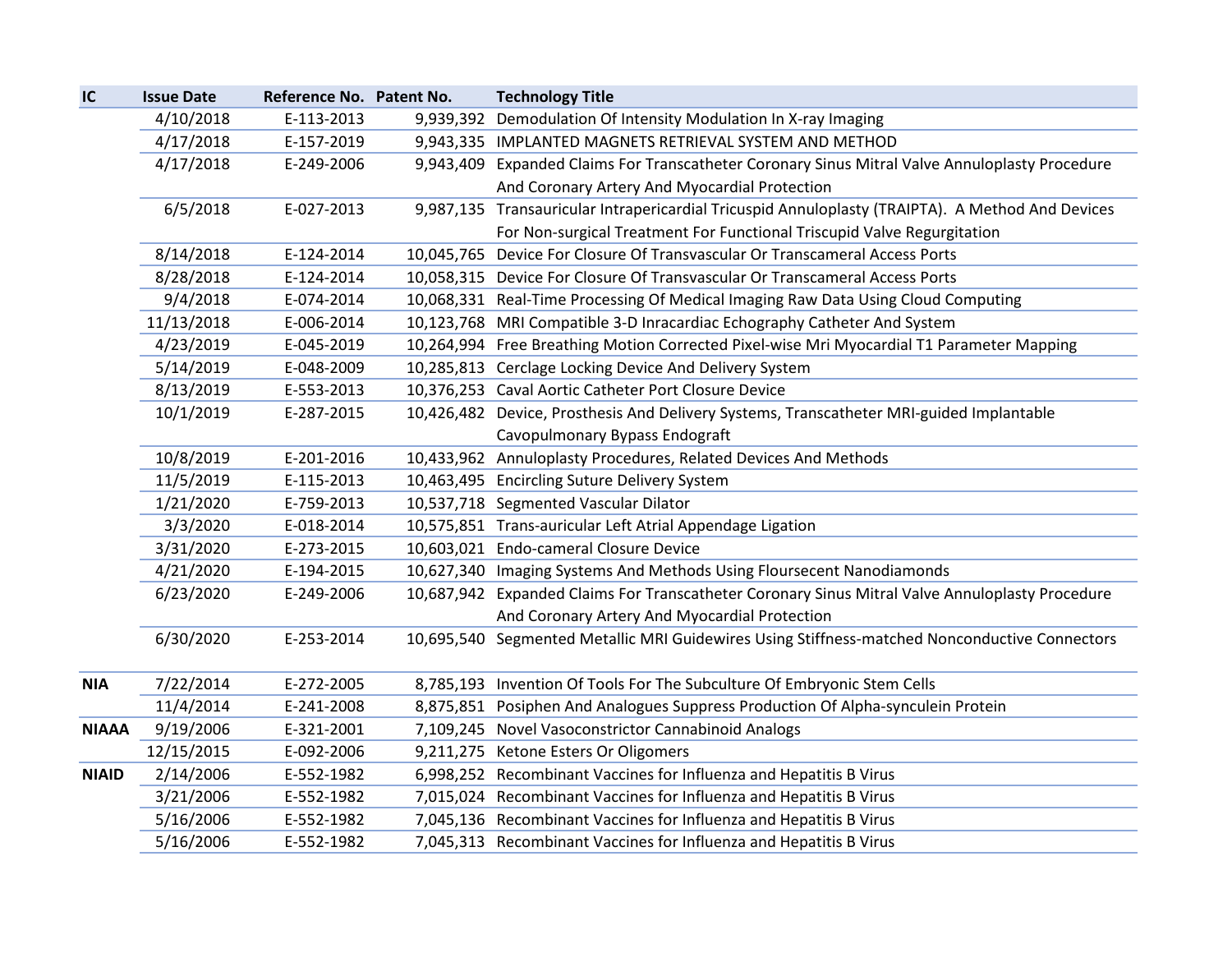| IC           | <b>Issue Date</b> | Reference No. Patent No. |            | <b>Technology Title</b>                                                                          |
|--------------|-------------------|--------------------------|------------|--------------------------------------------------------------------------------------------------|
|              | 11/25/2008        | E-031-2004               |            | 7,456,222 Anti-Tubercular Drug: Compositions And Methods                                         |
|              | 12/6/2011         | E-102-2010               |            | 8,069,947 Sound Attenuation Canopy (SAC); Reduces Noise Transmitted Through The Suspended        |
|              |                   |                          |            | Ceiling System Present In Most Office Buildings                                                  |
|              | 6/19/2012         | E-031-2004               |            | 8,202,910 Anti-Tubercular Drug: Compositions And Methods                                         |
|              | 11/27/2012        | E-102-2010               |            | 8,316,986 Sound Attenuation Canopy (SAC); Reduces Noise Transmitted Through The Suspended        |
|              |                   |                          |            | Ceiling System Present In Most Office Buildings                                                  |
|              | 12/10/2013        | E-189-2008               | 8,603,808  | Identification Of LJL143 And LJM17 Salivary Proteins From The Sand Fly Lutzomyiz                 |
|              |                   |                          |            | Longipalpis, The Vector Of Visceral Leishmaniasis In Latin America, That Elicit Cellular         |
|              |                   |                          |            | Immunity Adn IFN-gamma Production In Dogs Resulting In Efficient Killing Of Leishmania           |
|              |                   |                          |            | Infantum Chagase                                                                                 |
|              | 1/5/2016          | E-189-2008               | 9,228,002  | Identification Of LJL143 And LJM17 Salivary Proteins From The Sand Fly Lutzomyiz                 |
|              |                   |                          |            | Longipalpis, The Vector Of Visceral Leishmaniasis In Latin America, That Elicit Cellular         |
|              |                   |                          |            | Immunity Adn IFN-gamma Production In Dogs Resulting In Efficient Killing Of Leishmania           |
|              |                   |                          |            | Infantum Chagase                                                                                 |
|              | 5/30/2017         | E-080-2015               |            | 9,663,812 A Plastic Adapter That Expedites And Automates Thawing Of Viably Frozen Cells          |
|              | 11/13/2018        | E-021-2019               |            | 10,125,172 CONFORMATIONALLY-STABILIZED RSV PREFUSION F PROTEIN                                   |
| <b>NIBIB</b> | 4/12/2011         | E-223-2005               |            | 7,924,425 A Spatially Selective, Fixed Optics Multicolor Flourescence Detection System For A     |
|              |                   |                          |            | Multichannel Plastic Microfluidic Device                                                         |
|              | 4/19/2016         | E-078-2011               | 9,316,824  | Optomechanics For Mounting Two Objectives In A Perpendicular Geometry Above A                    |
|              |                   |                          |            | Microscope Base, For High Speed Volumetric Imaging Of Biological Samples With Selective          |
|              |                   |                          |            | Plane Illumination Microscopy (SPIM)                                                             |
|              | 7/4/2017          | E-005-2012               |            | 9,696,534 Resolution Doubling With Digital Confocal Microscopy                                   |
|              | 10/17/2017        | E-247-2014               |            | 9,791,371 Distinguishing Stimulated Emission As A Means Of Increasing The Signal Of Fluorescence |
|              |                   |                          |            | Microscopy                                                                                       |
|              | 7/17/2018         | E-005-2012               | 10,025,082 | Resolution Doubling With Digital Confocal Microscopy                                             |
|              | 8/7/2018          | E-005-2012               | 10,042,149 | Resolution Doubling With Digital Confocal Microscopy                                             |
|              | 12/18/2018        | E-005-2012               | 10,156,711 | Resolution Doubling With Digital Confocal Microscopy                                             |
|              | 4/2/2019          | E-225-2014               |            | 10,247,930 Resolution Enhancement With Line Scanning Excitation                                  |
|              | 5/7/2019          | E-005-2012               |            | 10,281,702 Resolution Doubling With Digital Confocal Microscopy                                  |
|              | 9/3/2019          | E-232-2014               | 10,401,604 | Signal And Resolution Improvement In Light Sheet Microscopy At No Additional Speed               |
|              |                   |                          |            | Penalty Or Illumination Dose By Combining Depth Of Field Extension With Multiview Fusion         |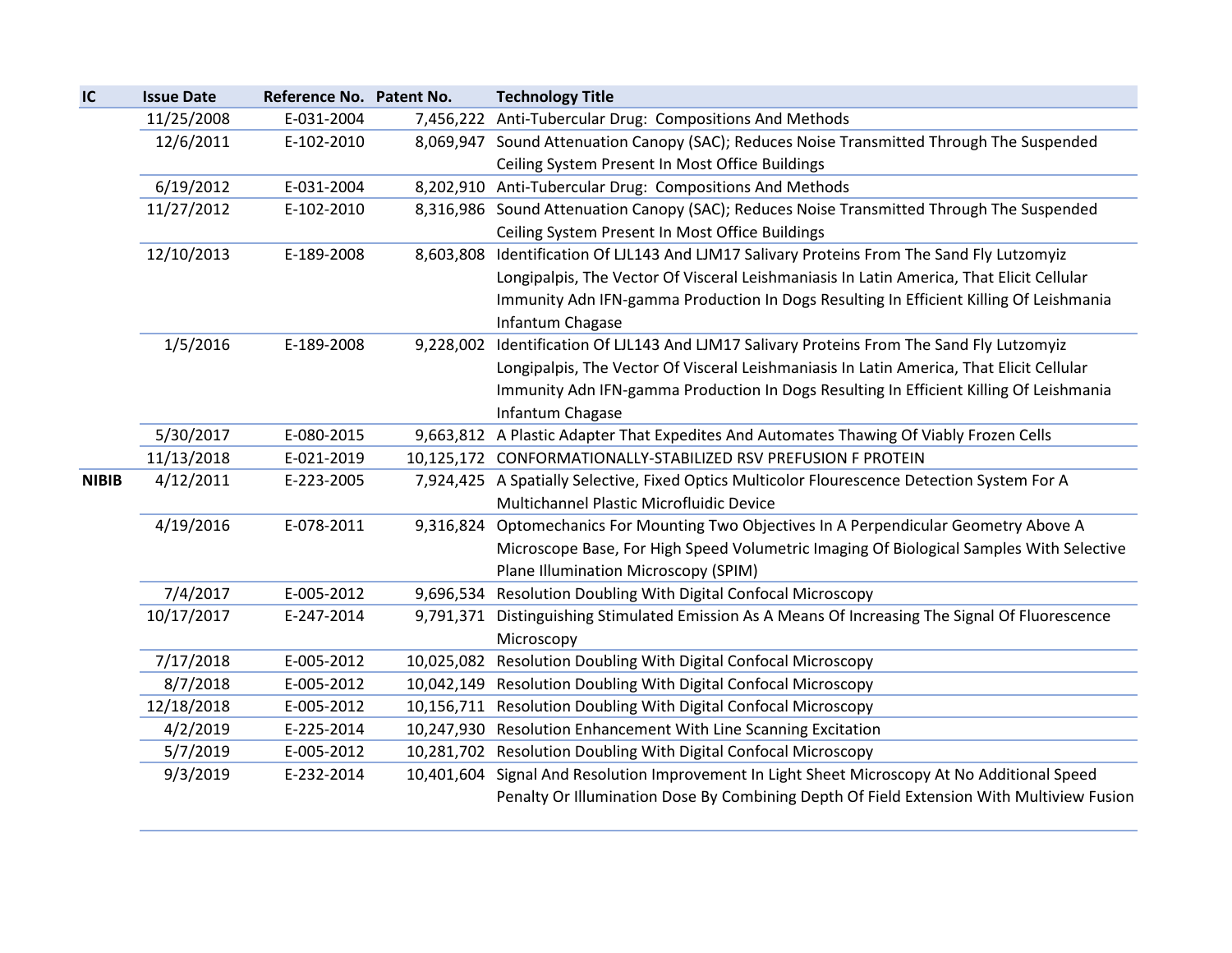| IC           | <b>Issue Date</b> | Reference No. Patent No. |            | <b>Technology Title</b>                                                                                 |
|--------------|-------------------|--------------------------|------------|---------------------------------------------------------------------------------------------------------|
|              | 12/31/2019        | E-006-2016               | 10,520,714 | Instant Total Internal Reflection Fluorescence/Structured Illumination Microscopy (instant<br>TIRF/SIM) |
|              | 5/19/2020         | E-005-2012               |            | 10,656,403 Resolution Doubling With Digital Confocal Microscopy                                         |
|              | 6/30/2020         | E-150-2016               |            | 10,696,631 Radiotherapy And Imaging Agent Based On Peptide Conjugated To Novel Evans Blue               |
|              |                   |                          |            | Derivatives With Long Half-life And High Accumulation In Target Tissue                                  |
| <b>NICHD</b> | 6/3/2008          | E-280-2002               |            | 7,380,477 Tissue Micro-osmometer                                                                        |
|              | 5/4/2010          | E-164-2006               |            | 7,711,171 Tomographic Reconstruction Of The 3-D "average Propagator" From Diffusion Weighted            |
|              |                   |                          |            | MR Data Using An Iterative Scheme                                                                       |
|              | 6/4/2013          | E-038-2005               |            | 8,456,738 Ultrahigh-Resolution Fiber-optic Confocal Microscopy Beyond The Diffraction Limit N The       |
|              |                   |                          |            | Nonometric Scale                                                                                        |
|              | 4/22/2014         | E-276-2008               |            | 8,704,515 A Sensitive And Robust Method To Measure The Axon Diameter Distribution In Nerve              |
|              |                   |                          |            | Fascicles Employing Multiple Pulsed-field Gradient MR Sequences                                         |
|              | 12/22/2015        | E-068-2012               |            | 9,217,698 A Device To Simulate Explosive Blast For Use In Real Time Imaging Of Cells And Tissue.        |
|              | 3/28/2017         | E-249-2008               |            | 9,603,546 Phantoms For Calibration Of Magnetic Resonance Diffusion Measurements.                        |
|              | 10/31/2017        | E-084-2012               |            | 9,801,536 Polarmetric Accessory For Colposcope                                                          |
|              | 1/9/2018          | E-010-2010               |            | 9,861,287 Method For The Detection Of A Subdural Hematoma For Use In A Handheld Hematoma                |
|              |                   |                          |            | Detector And Discriminator.                                                                             |
|              | 9/18/2018         | E-249-2008               |            | 10/078,124 Phantoms For Calibration Of Magnetic Resonance Diffusion Measurements.                       |
|              | 4/7/2020          | E-259-2014               |            | 10,613,176 Method For Computing T1-T2 Relaxation Spectra Using A Vastly Reduced Amount Of MR<br>Data    |
|              | 6/2/2020          | E-348-2013               |            | 10,670,610 Development Of A Multimolecular And Multimodular Biomarker Panel For The Early               |
|              |                   |                          |            | Screening, Molecular Distinction And Clinical Follow-up Of Patients Developing                          |
|              |                   |                          |            | Preeclampsia I HELLP Syndrome And Its Preparation Forpreeclampsia I HELLP Syndrome                      |
|              |                   |                          |            | And Its Preparation For Preclinical Testing                                                             |
|              | 10/6/2020         | E-052-2020               |            | 10,791,983 MUELLER MATRIX POLARIZATION IMAGING FOR PRETERM BIRTH ASSESSMENT                             |
|              | 10/13/2020        | E-259-2014               |            | 10,802,098 Method For Computing T1-T2 Relaxation Spectra Using A Vastly Reduced Amount Of MR            |
|              |                   |                          |            | Data                                                                                                    |
|              | 10/13/2020        | E-211-2021               |            | 10,802,030 Systems And Methods To Predict Risk For Preterm Labor And/or Preterm Birth                   |
| <b>NIDA</b>  | 8/5/2008          | E-223-2000               |            | 7,407,478 Coil For Magnetic Stimulation and Methods For Using The Same                                  |
|              | 12/17/2013        | E-223-2000               |            | 8,608,634 Coil For Magnetic Stimulation and Methods For Using The Same                                  |
|              | 2/7/2017          | E-250-2009               |            | 9,562,001 Monoamine Reuptake Inhibitors                                                                 |
|              | 8/1/2017          | E-043-2015               |            | 9,717,946 Methods And Apparatus For Imaging Awake Rodents                                               |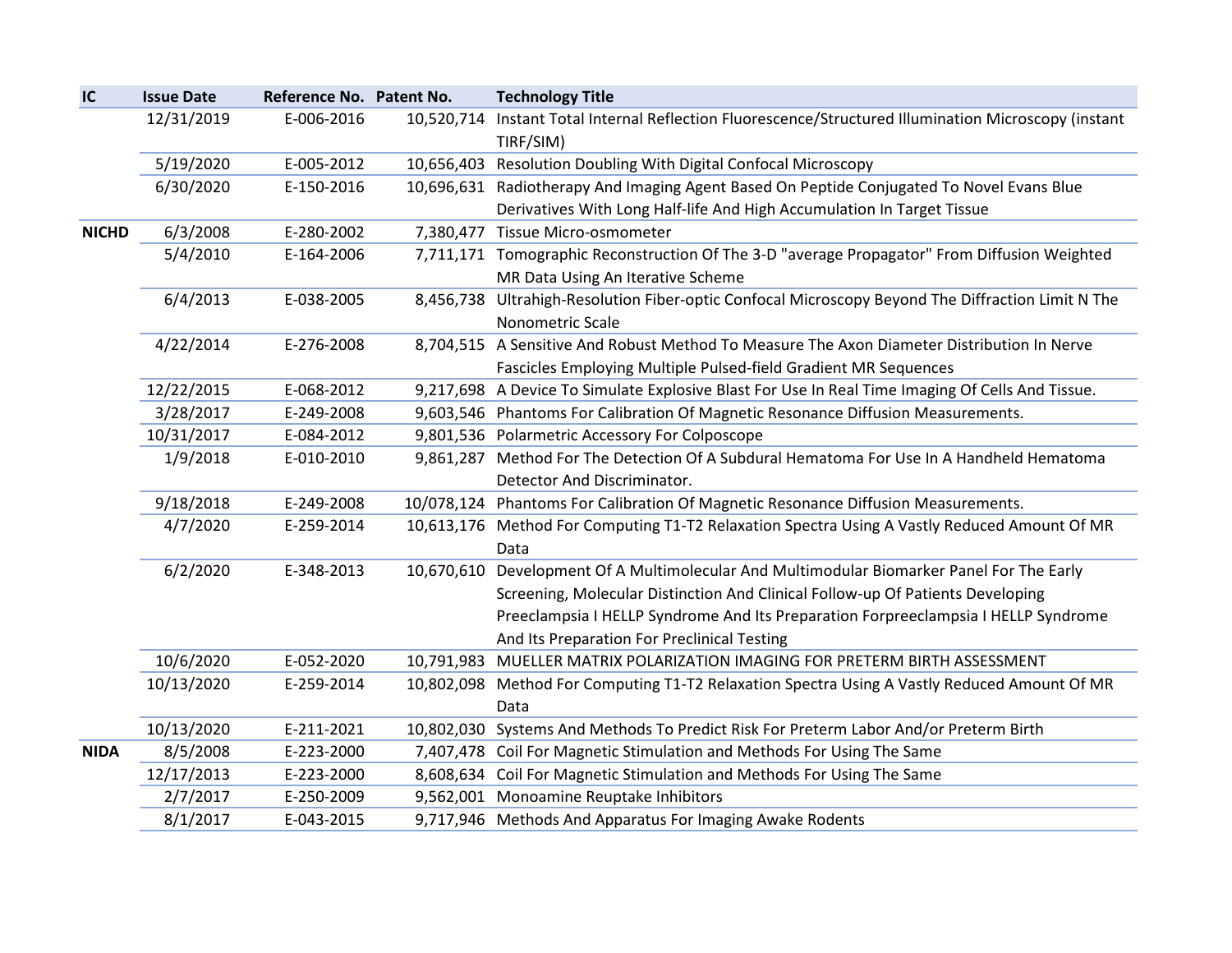| IC           | <b>Issue Date</b> | Reference No. Patent No. |           | <b>Technology Title</b>                                                                             |
|--------------|-------------------|--------------------------|-----------|-----------------------------------------------------------------------------------------------------|
| <b>NIDCD</b> | 2/7/2006          | E-003-2004               | 6,993,959 | AFMAnalyze: Software Package Automating The Analysis Of Atomic Force Microscopy<br>(AFM) Data       |
|              | 3/25/2014         | E-201-2007               |           | 8,680,129 Combination Of Treatments For More Efficient Novel Cancer Treatment Principle             |
| <b>NIDCR</b> | 4/10/2007         | E-614-1987               |           | 7,202,333 DNA ENCODING IgE RECEPTOR ALPHA-SUBUNIT OR FRAGMENT THEREOF                               |
|              | 9/2/2008          | E-308-2001               |           | 7,419,817 SCALABLE PURIFICATION OF AAV2, AAV4 OR AAV5 USING ION-EXCHANGE                            |
|              |                   |                          |           | CHROMATOGRAPHY.                                                                                     |
|              | 6/8/2010          | E-035-2010               |           | 7,732,126 INTEGRIN CD18 IS A NOVEL STROMAL STEM CELL MARKER AND FUNCTIONS TO PROMOTE                |
|              |                   |                          |           | <b>OSTEOGENESIS</b>                                                                                 |
|              | 11/26/2019        | E-282-2009               |           | 10,485,792 Prevention And Treatment Of Oral And Lips Diseases Using Sirolimus And Derivatives       |
|              |                   |                          |           | Sustained Release Delivery Systems For Local Application To The Oral Cavity                         |
| <b>NIDDK</b> | 7/20/2010         | E-199-2007               |           | 7,759,643 Single Electrode Electrochemical/Electrospray Ionization Corona Discharge Electrochemical |
|              |                   |                          |           | Electrospray Ionization                                                                             |
|              | 8/13/2013         | E-219-2011               |           | 8,510,245 CLINICAL DECISION MODEL                                                                   |
|              | 2/14/2017         | E-063-2012               |           | 9,569,483 System For Personalized, Model-based, Feedback Control Of Body Weight                     |
|              | 6/30/2020         | E-112-2018               |           | 10,695,355 Methods For Pharmacologic Treatment Of Stroke                                            |
| <b>NIMH</b>  | 10/6/2015         | E-289-2009               |           | 9,149,666 Novel Fast-acting SNARE-cleaving Enzyme That Readily Penetrates Tissue.                   |
|              | 6/30/2020         | E-252-2014               |           | 10,698,056 Magnetic Resonance Magnification Imaging                                                 |
| <b>NINDS</b> | 4/26/2011         | E-099-2006               |           | 7,932,721 Inductive Decoupling Of Multiple RF Coils Using Passive Transformers                      |
|              | 7/12/2011         | E-301-2007               |           | 7,976,451 Transcranial Magnetic Stimulation System And Methods                                      |
|              | 2/28/2012         | E-020-2007               |           | 8,125,225 Passive Circuitry Control Of Transmit Profile In Magnetic Resonance Imaging               |
|              | 3/5/2013          | E-251-2005               |           | 8,388,561 Improvements To Vibro-tactile Stimulation Device                                          |
|              | 3/5/2013          | E-301-2007               |           | 8,388,510 Transcranial Magnetic Stimulation System And Methods                                      |
|              | 5/28/2013         | E-251-2005               |           | 8,449,445 Vibro-tactile Stimulation To The Neck To Enhance Volitional Control Of Swallowing, Speech |
|              |                   |                          |           | Or Voice In Patients With Motor Control Disorders                                                   |
|              | 11/5/2013         | E-155-2006               |           | 8,575,375 Novel Neuroactive Steroids                                                                |
|              | 11/12/2013        | E-251-2005               |           | 8,579,839 Enhance Recovery Of Voluntary Swallowing Using Patient Control Of Vibro-tactile           |
|              |                   |                          |           | Stimulation To The Neck In Persons With Dysphagia Resulting From A Neurological                     |
|              |                   |                          |           | <b>Diseases Or Disorders</b>                                                                        |
|              | 7/8/2014          | E-301-2007               |           | 8,771,163 Transcranial Magnetic Stimulation System And Methods                                      |
|              | 8/19/2014         | E-251-2005               |           | 8,808,207 Improvements To Vibro-tactile Stimulation Device                                          |
|              | 10/7/2014         | E-251-2005               |           | 8,852,074 Vibro-tactile Stimulation To The Neck To Enhance Volitional Control Of Swallowing, Speech |
|              |                   |                          |           | Or Voice In Patients With Motor Control Disorders                                                   |
|              | 7/21/2015         | E-081-2008               |           | 9,084,820 Magnetic Microstructures For Magnetic Resonance Imaging (MRI) Systems                     |